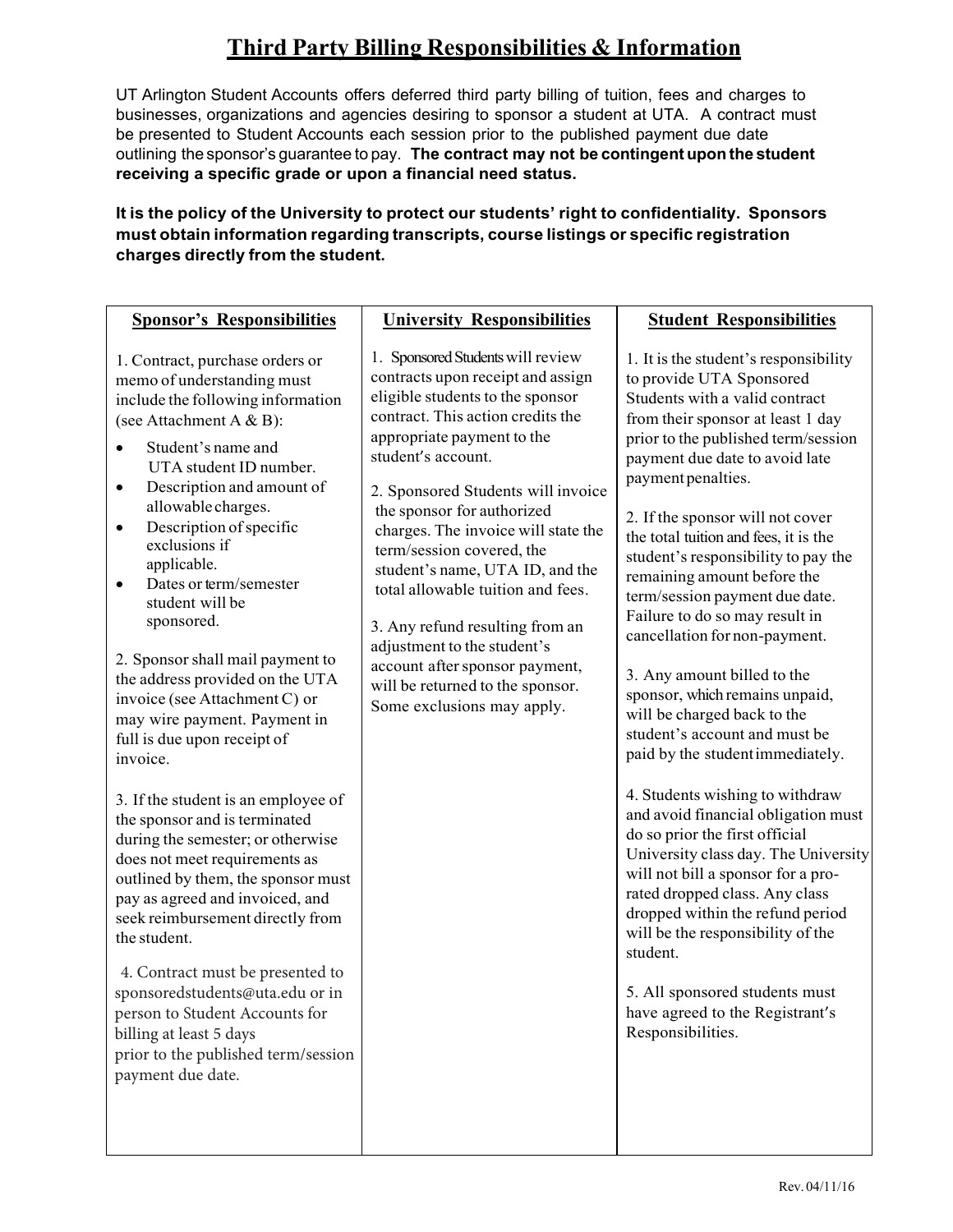## **Important Information**

#### **Billing**

Sponsors will be invoiced after our last refund date. Payment is due upon receipt of invoice. The University cannot pre-bill or create special sponsor specific billing cycles.

#### **Contract Amount**

The contract must state a specific amount to be paid toward a student's registration, not specific amounts per course. UTA's fee structure is based on total hours enrolled per session. Note: This requirement is not applicable to students receiving Military Tuition Assistance.

#### **Confidentiality**

If a course listing or grade is required by the sponsor, it typically must be obtained from the student. Sponsored Students will not release this information to the Sponsor. All sponsored students must have agreed to the Registrant's Responsibility.

#### **Disallowed Charges**

The sponsor agrees to pay UTA as invoiced and seek reimbursement directly from the student for disallowedcharges.

#### **Exclusions**

A contract must clearly state exclusions if all tuition and fees are not eligible for payment. Any amount not paid by the Sponsor is the student's responsibility.

#### **Length of Contract**

The contract must cover a specified time frame or the term and year the student will be sponsored. Ex: Spring 20XX or January 1, 20XX – June 1, 20XX

#### **Non-Registration Related Charges**

Third Party Sponsor Billing is offered only for registration related charges. Contracts for charges such as room and board, tutoring, health center, bookstore, etc. are not accepted. (Some exclusions may apply).

#### **Presenting the Contract**

The contract must be presented to Sponsored Students at least 5 days prior to the published payment date each term/session. due date each term/session.

Phone calls notifying the University of sponsorship are **not** accepted as valid contracts. Phone calls notifying the University of sponsorship are not accepted as valid contracts.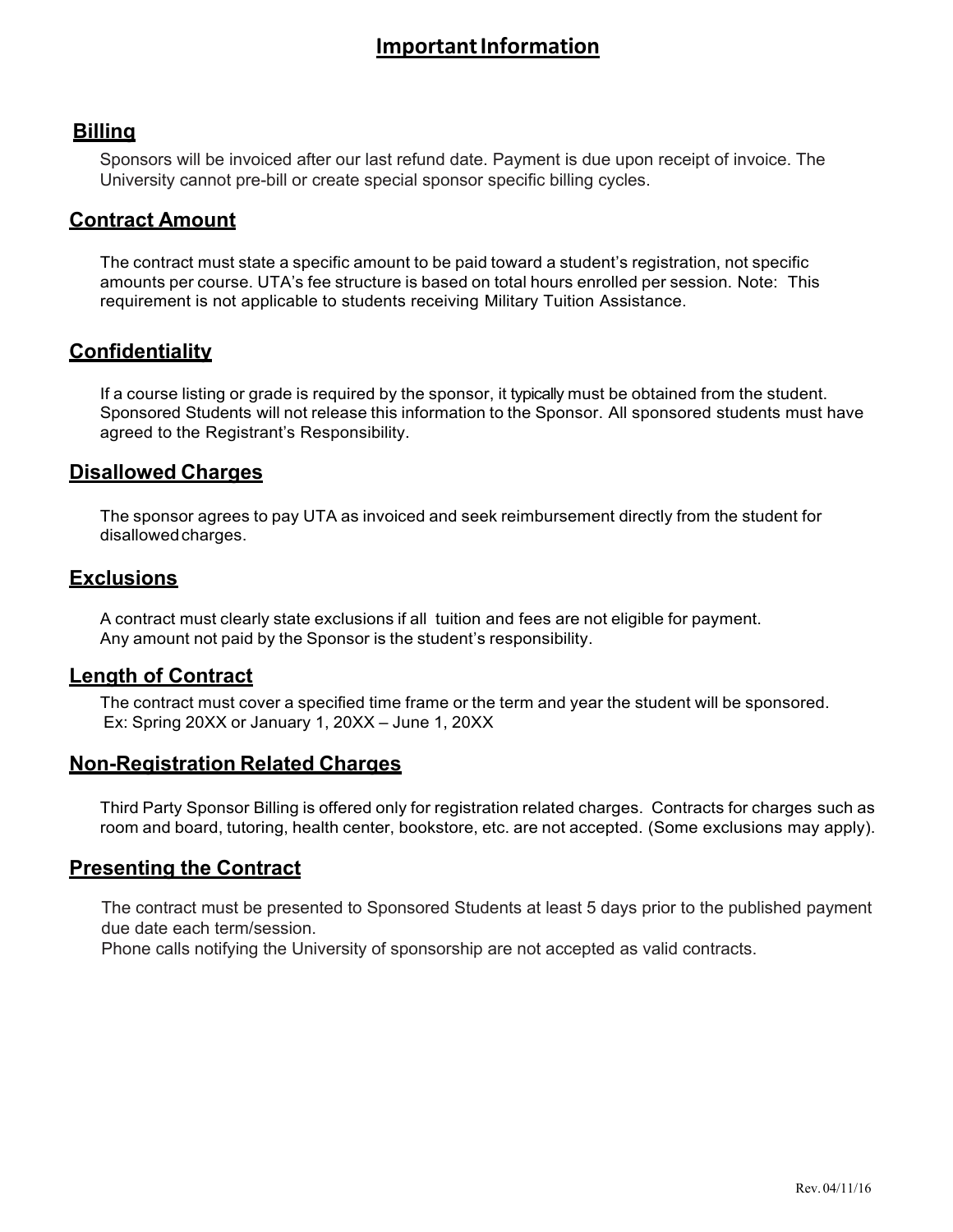# **Typical Sequence of Events**

### **Prior to Published Term/Session Payment Due Date**

Sponsor's guarantee to pay (contract) must be presented to Sponsored Students.

Contract is reviewed; the student is assigned to the contract and the student's account is credited for the amount covered by the contract.

If additional payment by the student is required to secure registration, it must be paid by the student before the term/session due date.

### **Approximately 45 days from the beginning of the term/session.**

Sponsors are billed typically after our last refund date. Payment from the Sponsor is due upon receipt of invoice. Any amount not paid by the Sponsor is charged back to the student account and due immediately.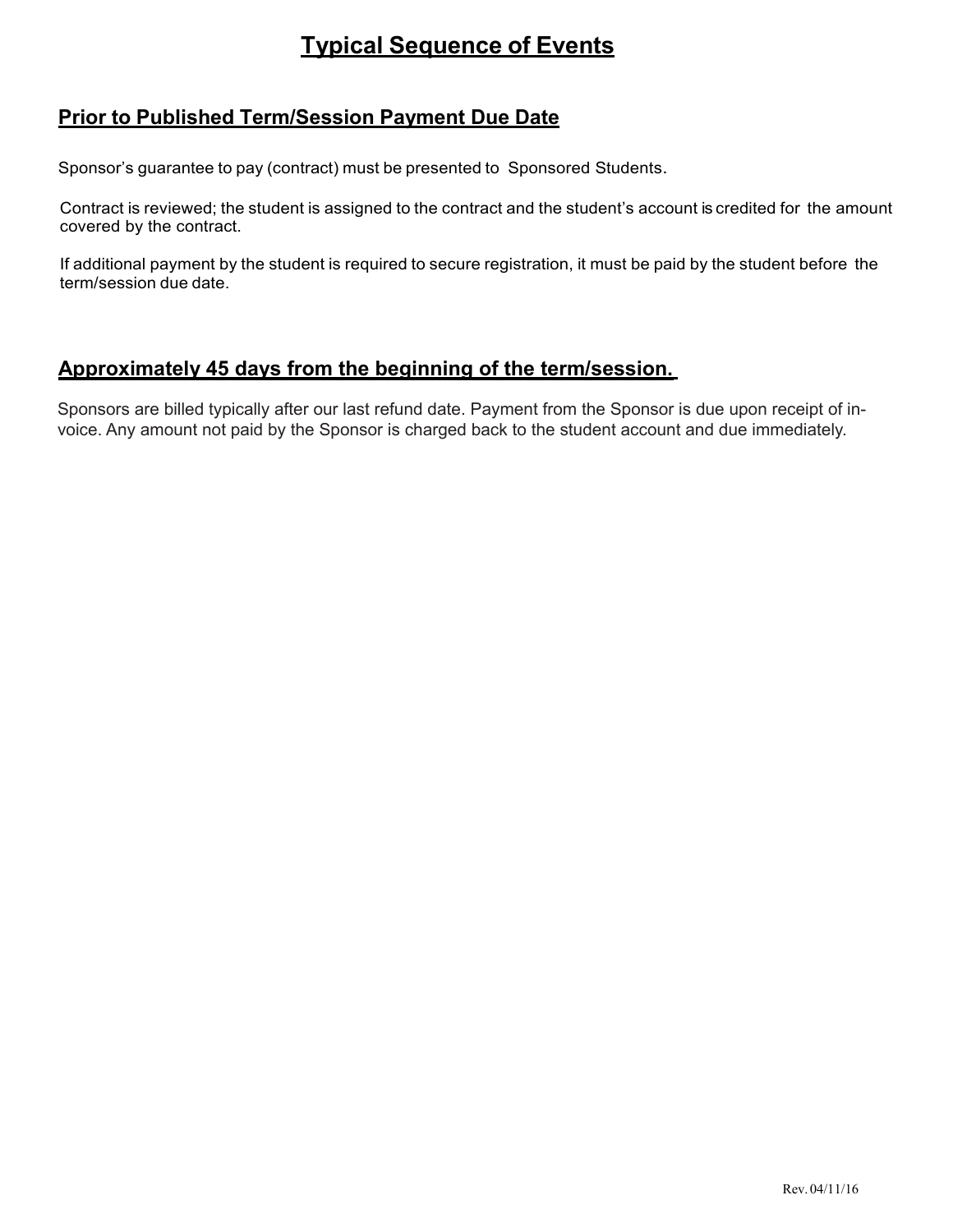# **Example of a Purchase Order**

Please include date issued, applicable semester, payment specifications, student name and UTA ID or last four digits of social security number, contact name, phone number, billing address and authorized signature.

| <b>COMPANY/AGENCY NAME</b>                                                   |                                                |                                                                               |                                                                                                                                  |  |  |
|------------------------------------------------------------------------------|------------------------------------------------|-------------------------------------------------------------------------------|----------------------------------------------------------------------------------------------------------------------------------|--|--|
| TO: The University of Texas at Arlington<br>Box 19649<br>Arlington, TX 76019 |                                                | <b>ADDRESS</b><br><b>End Date:</b><br><b>Begin Date:</b><br>Note: Spring 20XX |                                                                                                                                  |  |  |
| <b>STUDENT ID#:</b><br><b>Student Name</b>                                   | <b>CONTACT INFO:</b><br>Name<br>Phone<br>Email |                                                                               | <b>BILL TO:</b><br>Company/Organization Name<br>Address                                                                          |  |  |
| Items                                                                        | <b>Description of Good or Services</b>         |                                                                               | Cost                                                                                                                             |  |  |
| 1                                                                            | Spring 20XX Tuition and Fees                   |                                                                               | \$XXXX.00                                                                                                                        |  |  |
|                                                                              |                                                | <b>Purchase Order Total</b>                                                   | \$XXXX.00<br>Special Instructions: Refundable deposits are the responsibility of the student. This purchase order does not cover |  |  |
| such charges.                                                                |                                                |                                                                               |                                                                                                                                  |  |  |
|                                                                              |                                                |                                                                               |                                                                                                                                  |  |  |
|                                                                              |                                                |                                                                               |                                                                                                                                  |  |  |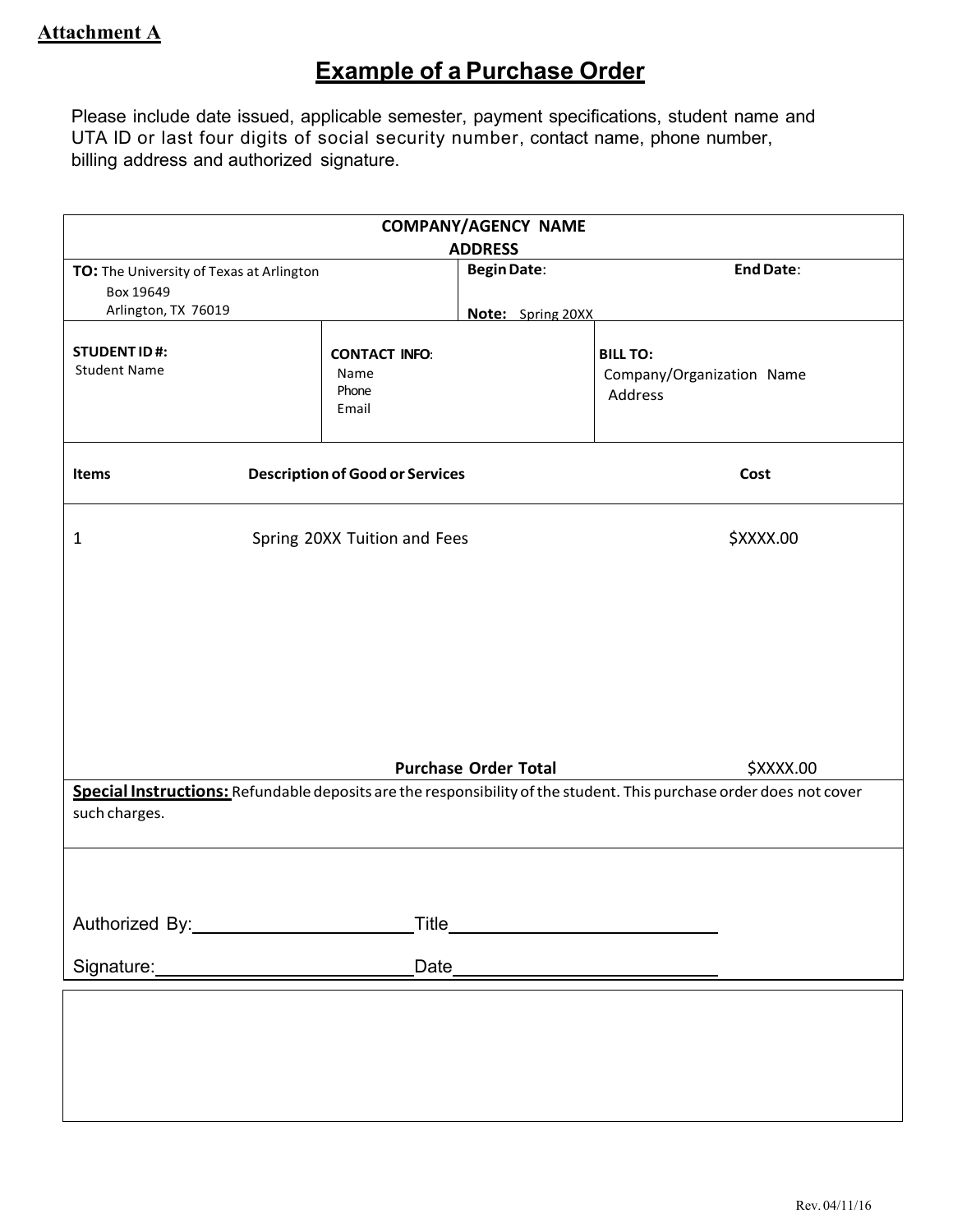### **Attachment B**

## **Example of Contracts to Pay**

Please include date issued, applicable session, payment specifications, student name, student ID#, sponsor contact name, phone number, billing address, and tax ID #.

| Company Letterhead                                                                                                        | Company Letterhead                                                                                       |  |
|---------------------------------------------------------------------------------------------------------------------------|----------------------------------------------------------------------------------------------------------|--|
| May 4, 20XX (Issue Date)                                                                                                  | June 28, 20XX (Issue Date)                                                                               |  |
| The University of Texas at Arlington<br><b>Student Accounts</b><br>Box 19649                                              | The University of Texas at Arlington<br><b>Student Accounts</b><br>Box 19649                             |  |
| Arlington, TX 76019-0136                                                                                                  | Arlington, TX 76019-0136                                                                                 |  |
| To Whom It May Concern:                                                                                                   | To Whom It May Concern:                                                                                  |  |
| (Company Name) will pay Summer 20XX tuition and fees for the<br>following students:                                       | (Company Name) will pay Fall 20XX tuition and fees except parking for<br>the following students:         |  |
| Jane Doe<br>1000123456<br>John Henry<br>1000654321                                                                        | Jane Doe<br>1000123456<br>John Henry 1000654321                                                          |  |
| Please bill (Name of Company) directly for the above charges to:                                                          | Please bill (Name of Company) directly for the above charges to:                                         |  |
| Company Name<br>Attention:<br>Address                                                                                     | Company Name<br>Attention:<br>Address                                                                    |  |
| Company Contact<br><b>Contact Phone Number</b><br>Contact Email                                                           | Company Contact<br><b>Contact Phone Number</b><br>Contact Email                                          |  |
| Sincerely,                                                                                                                | Sincerely,                                                                                               |  |
| Printed Name of Authorized Sponsor Representative<br>Title of Authorized Sponsor Representative                           | Printed Name of Authorized Sponsor Representative<br>Title of Authorized Sponsor Representative          |  |
| Company Letterhead                                                                                                        |                                                                                                          |  |
|                                                                                                                           | Company Letterhead                                                                                       |  |
| January 5, 20XX (Issue Date)                                                                                              | August 13, 20XX (Issue Date)                                                                             |  |
| The University of Texas at Arlington                                                                                      | The University of Texas at Arlington                                                                     |  |
| <b>Student Accounts</b><br>Box 19649                                                                                      | <b>Student Accounts</b><br>Box 19649                                                                     |  |
| Arlington, TX 76019-0136                                                                                                  | Arlington, TX 76019-0136                                                                                 |  |
| To Whom It May Concern:                                                                                                   | To Whom It May Concern:                                                                                  |  |
| Please invoice us for the period of January 15, 20XX through<br>May 31, 20XX tuition and fees for the following students: | (Company Name) will pay Fall 20XX tuition and fees except parking<br>charges for the following students: |  |
| Jane Doe<br>1000123456<br>John Henry<br>1000654321                                                                        | 1000123456<br>Jane Doe<br>John Henry<br>1000654321                                                       |  |
| If you have questions please contact me at 817-123-4567.                                                                  | Please invoice us at the above address. Please contact Joe Jones at                                      |  |
| Sincerely,                                                                                                                | $(817)$ 123-4567 if more information is needed.                                                          |  |
| Printed Name of Authorized Sponsor Representative                                                                         | Sincerely,                                                                                               |  |
| Title of Authorized Sponsor Representative                                                                                | Company Contact<br><b>Contact Phone Number</b><br>Contact Email                                          |  |
|                                                                                                                           | Printed Name of Authorized Sponsor Representative.<br>Title of Authorized Sponsor Representative         |  |